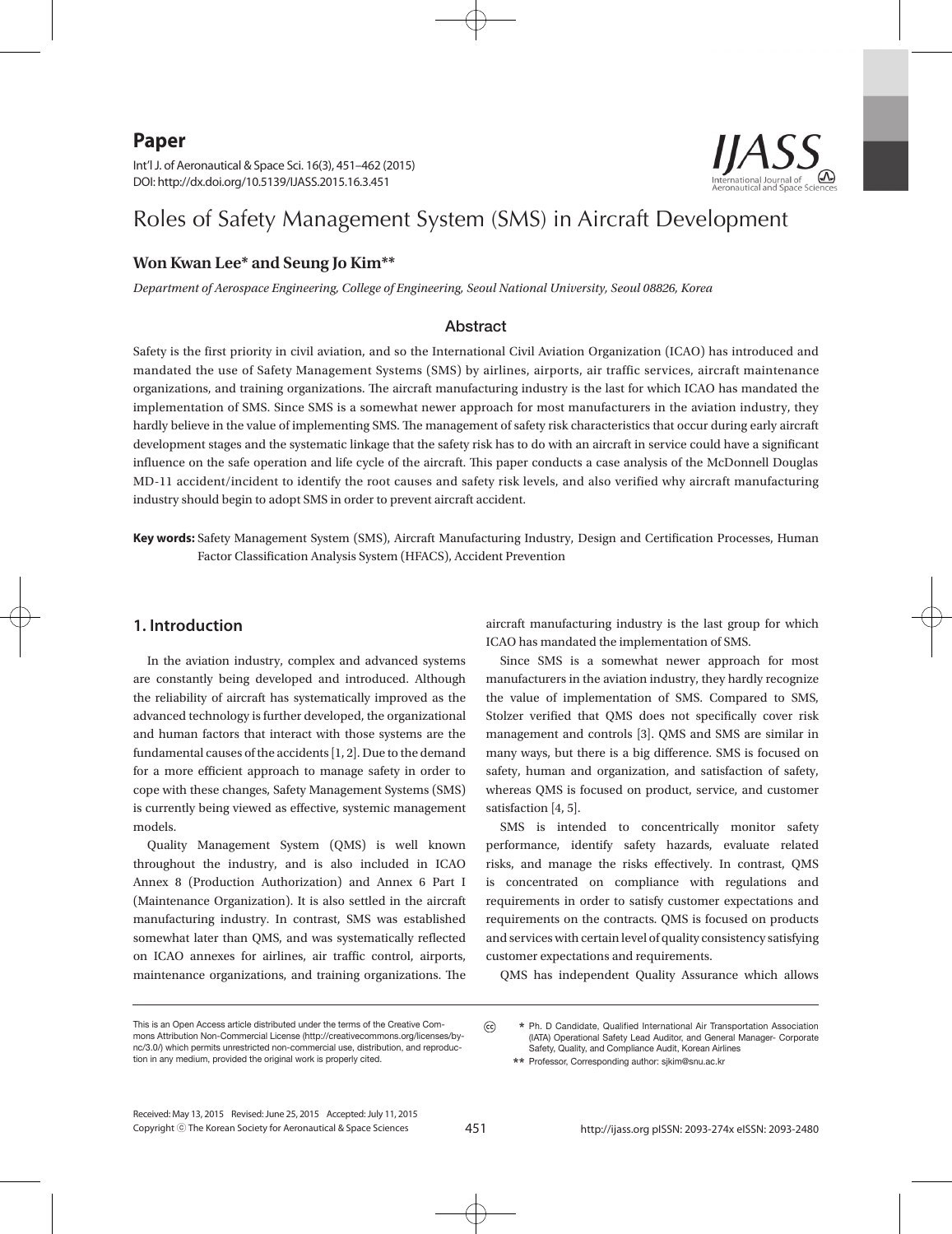utilization of feedback connection process, in order to guarantee supply of products and services, with no defects and appropriate for its purposes. On the other hand, Safety Assurance focuses on ensuring risk controls which meets safety objectives. Please refer to the relevant safety and quality definitions in Table 1 [4, 5].

Safety can be defined as freedom from those conditions that can lead to death, injury, occupational illness, and damage to or loss of equipment or property under stated conditions. Freedom from all hazardous conditions, which means absolute safety, is nearly impossible to achieve. Therefore, safety can be practically defined as maintaining an acceptable level of risk in order to prevent accidents. [4, 5].

Reliability can be defined as the ability of the system to maintain its required functions under stated conditions for a specified period of time. Failure is the system, subsystem, component or part's inability to fulfill the required functions under specified conditions for a specified duration.

In addition to QMS, aircraft manufacturing industry is required to perform aircraft Functional Hazard Analysis as a part of the type certification process. The Functional Hazard Analysis is conducted to identify failure condition and improve failure rates. Failure of critical subsystem or

Table 1. Safety and Quality relevant Definitions [4, 5]. Table 1. Safety and Quality relevant Definitions [4, 5].

component may result in unsafe conditions and/or acts. For example, a manufacturer has underestimated failure rate of the lithium-ion batteries on B787 aircrafts. The manufacturers assessed that the rate of occurrence of fire and/smoke due to lithium-ion battery failure would be about one in 10 million flight hours. However, that prediction for failure rate was significantly lower than the actual failure rate [6]. B787's battery's failure was first observed at 52,000 hours of service. The fleet had been grounded for more than 3 months until redesign of lithium-ion battery was completed for safety purposes. This kind of unsafe condition could be prevented by more effective use of Functional Hazard Analysis methodologies. Under these circumstances, such improvement can reduce the possibility of accidents caused by component failures.

System safety is the application of engineering and management principles, criteria, and techniques to achieve an acceptable level of safety throughout all phases of a system. Achieving this definition of system safety is the primary objective of SMS [3]. It might be unsafe when the elements of system safety are not considered enough in the reliability of product design. For example, a windproof lighter may be highly reliable and safe when it is used under the normal

| <b>SMS (Safety Management System)</b>                                                                                                                                                                                                                                                                                                                                                                                                                                                                                                                                                                                                                                                                       | <b>QMS</b> (Quality Management System)                                                                                                                                                                                                                                                                                                                                                                                                                                                                                                                                                                       |
|-------------------------------------------------------------------------------------------------------------------------------------------------------------------------------------------------------------------------------------------------------------------------------------------------------------------------------------------------------------------------------------------------------------------------------------------------------------------------------------------------------------------------------------------------------------------------------------------------------------------------------------------------------------------------------------------------------------|--------------------------------------------------------------------------------------------------------------------------------------------------------------------------------------------------------------------------------------------------------------------------------------------------------------------------------------------------------------------------------------------------------------------------------------------------------------------------------------------------------------------------------------------------------------------------------------------------------------|
| • SMS is focused on safety performance. The<br>objectives of an SMS are to identify safety<br>related hazards, assess the associated risk, and<br>implement effective risk controls.<br>• SMS is to identify safety related hazards the<br>organization must confront, and to control the<br>associated risks. SMS is designed to manage<br>safety risk and measure safety performance<br>during delivery of products and services. The<br>safety risk management process eliminates<br>hazards or provides effective controls to<br>mitigate safety risks by maintaining<br>an<br>appropriate resource allocation balance between<br>production and protection to meet safety<br>performance requirements. | • QMS is focused on compliance to prescriptive<br>regulations and requirements, to meet customer<br>expectations and contractual obligations.<br>• OMS focuses on the consistent deliver of<br>products and services that meet relevant<br>specifications<br>• A OMS provides consistency in the delivery of<br>products and services to meet performance<br>standards as well as customer expectations. The<br>OMS also has an independent assurance<br>function that utilizes a feedback loop to assure<br>delivery of products and services that are -- fit<br>for purpose and free of defects or errors. |
|                                                                                                                                                                                                                                                                                                                                                                                                                                                                                                                                                                                                                                                                                                             |                                                                                                                                                                                                                                                                                                                                                                                                                                                                                                                                                                                                              |

 A systematic approach to managing safety within an organization, including the necessary<br>organizational structures, accountabilities, accountabilities, policies and procedures. As a minimum, an SMS:

- Identifies safety hazards:
- Ensures that remedial action necessary to maintain an acceptable level of safety is implemented;
- Provides for continuous monitoring and regular assessment of the safety level achieved; and
- Aims to make continuous improvement to the overall level of safety.

 The aggregate of the organizational activities, plans, policies, procedures, processes<br>resources, responsibilities, and the responsibilities, and the infrastructure implemented to ensure all operational activities satisfy the customer's and the regulatory requirement. A controlled documentation system is used to reflect the plans, policies, procedures, processes, procedures, resources, responsibilities and the infrastructure used to achieve a continuous and consistent implementation and compliance.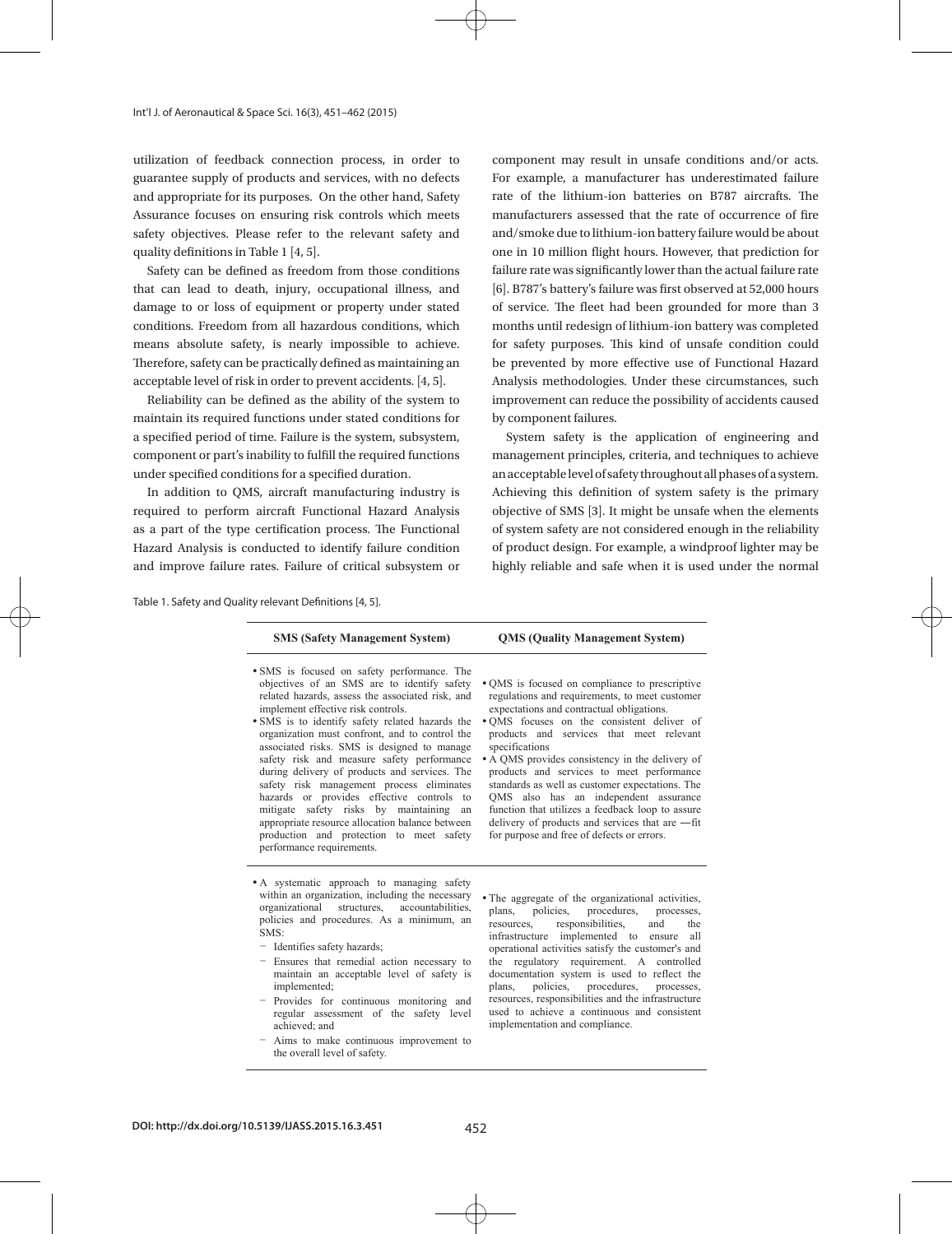conditions. However, when it is used close to flammable paint or a gas station, it is still very reliable but unsafe. Safety is always a primary concern, and the designers do everything possible to mitigate known problems. However, designers face with many different aspects besides safety, such as fuel efficiency and passenger comfort. Most systems currently have some ways of preventing unsafe acts such as redundant systems and safety procedures. However, no system is completely safe, and unsafe acts do occur. The area involving safety issue has broader meaning than the reliability. For prospective system safety, it is necessary to consider not only component failure but also system design, actual operating environments, human factor, and organizational factors.

Kinnersley and Roelen [7] have validated approximately 50-60% of root cause of accidents were in design stage. In addition, their study mentioned that investigations do not always allow classification of the failure according to the design stage [7]. These investigations were conducted with the aim for preventing similar accidents. Also, practical short-term solutions to identified problems are usually operational, training, etc. So the importance of design is not always highlighted in the investigation [7].

Most of the aircraft manufacturer already has established QMS and reliability program. Identification of hazards associated with organizational factors, including human performance within an organization is a paradigm shift to systemic safety management. By understanding systematic safety problems but not problems within the individuals which lead accidents to occur, the first step towards SMS is taken as effective systemic management solution to prevent accidents.

Therefore, this paper is focused on analyzing a case study of the severe hard/bounced and tail strike landings of McDonnell Douglas MD-11 aircrafts to identify the root causes and safety risk levels. This paper has also verified why aircraft manufacturing industry should begin to adopt SMS in order to manage safety risks with a systemic safety management approach in order to prevent aircraft accidents.

# **2. Safety Management**

#### 2.1 SMS legislation background

SMS is a top-down organization-level approach to managing risk and safety. This process consists of an analysis of safety data and risk mitigation in order to minimize accidents and incidents [4, 5].

The International Civil Aviation Organization (ICAO) published the Safety Management Manual (Doc 9859) in 2006 to better understand SMS, and the 3rd edition was published in 2013. ICAO defines a safety management as a system-level process to manage safety, including in areas of organization systems, reasonability, policies, and process [4, 5]. As can be seen in Table 2 [8], beginning of 2001, SMS requirements have been expanded across the entire aviation industry, including airlines, aircraft maintenance organizations and training organizations, starting from the ICAO annex 11 (Air Traffic Service) and 14 (Aerodromes). Recently the ICAO annex 8 was revised and SMS requirements were expanded to the aircraft manufacturing industry. In addition, the new Annex 19 (Safety Management) was established as of July 2013,

| Table 2. ICAO Annex and SMS requirement [8]. |  |  |
|----------------------------------------------|--|--|
|----------------------------------------------|--|--|

|                 |                                                     | <b>Safety Management SARPs for Service Providers</b> |                 |
|-----------------|-----------------------------------------------------|------------------------------------------------------|-----------------|
| Annex           | <b>Intended Audience</b>                            | Denomination                                         | Date Applicable |
| 11              | Air traffic services<br>providers                   | Safety Management<br>Programme                       | Nov, 2001       |
| 14              | Certified Aerodromes                                | Safety Management<br>Programme                       | Nov, 2001       |
|                 |                                                     | 2005 – Harmonization of Safety Management SARPs      |                 |
| 6, 11 and<br>14 | A/C Operators & AMOs                                | <b>SMS</b>                                           | Jan, 2009       |
|                 | 2008 – 2nd Harmonization of Safety Management SARPs |                                                      |                 |
| 1               | Training Organizations                              | <b>SMS</b>                                           | Nov, 2010       |
| 8               | Manufacturers                                       | <b>SMS</b>                                           | Nov, 2013       |
| 1, 6, 11, 14    |                                                     | <b>SMS</b> Framework                                 | Nov, 2010       |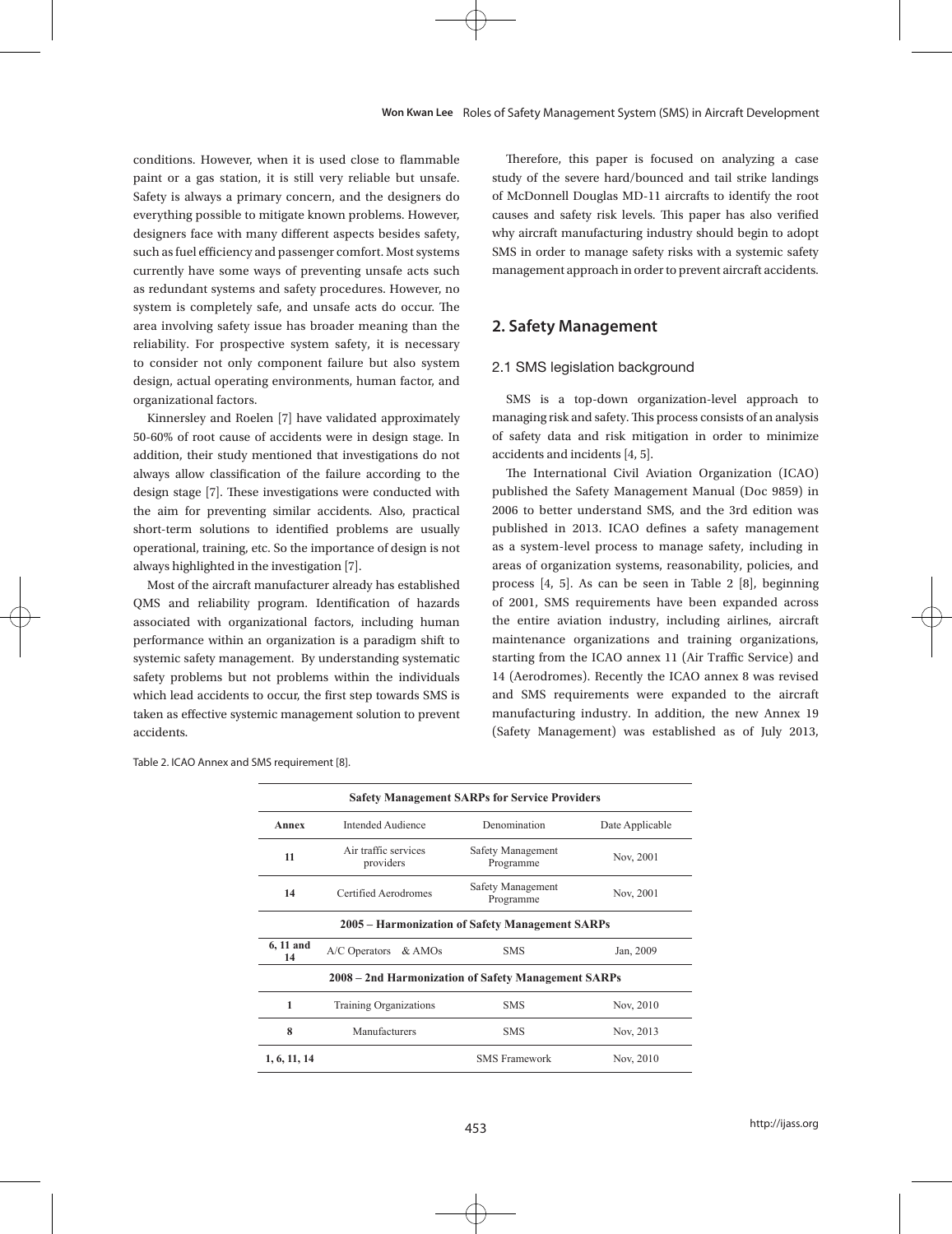which was the first in 30 years and the annex includes basic guidelines for safety management. In order to comply with the ICAO SMS Standards, the aviation authorities of each member nations must establish a State Safety Program (SSP), which is a basic program that manages safety and risk by setting up integrated nationwide safety objectives and safety indexes. Under SMS rules, the aviation industry is required to adopt and implement SMS as well.

Failure to meet ICAO SMS standards will impair the ability to operate internationally [9], and ensuring compliance with the ICAO SMS standards could be a strong source of competitiveness in the global aircraft market. The Federal Aviation Administration (FAA) has plans to adopt SMS in the Bilateral Aviation Safety Agreement (BASA) program after completion of SMS rulemaking in FAA Part 21 [10]. When a new country signs the BASA agreement with U.S.A, it is expected that their aircraft and/or products can be exported in the global market. Therefore, doing so will be required preparing and establishing SMS in order to fulfill the ICAO and FAA requirements.

#### 2.2 SMS Components

SMS consists of 4 major components, and 12 elements as

shown in Table 3 [4, 5]. The key elements of the SMS concept which are new to certification process are Safety Risk Management and Safety Assurance.

#### 2.3 Safety Risk

Hazards are defined as existing or potential causes or factors that can result in the loss of human lives, system, equipment, properties, etc. [4, 5]. Risk is described as the level of the risk that is measured according to the severity and probability of the potential for hazard. The type of risk mentioned in this paper is constrained to safety risks involved in the operation of aircraft, and not financial or economic risks. Risk management intends to measure, recognize, and analyze risk factors that can disrupt and threaten the operation of the organization. Risk management is described in terms of maintaining an acceptable level of the risk as well as to eliminate and/or reduce such risk. Thus risk management allows for top management to make decisions that balance the allocation of resources according to the safety data and analysis [11].

Safety Risk Management (SRM) and Safety Assurance (SA) are key SMS functions that are part of the decisionmaking process outlined Fig. 1 [12]. Fig. 1 shows how the

Table 3. SMS Components [4, 5].

#### **(1) Safety Policy and Objectives**

The commitments of the top management level to determine methods, procedures, organizational structure for achieving constant improvement on safety and safety goals.

**Element 1:** Management commitment and responsibility (Safety Policy) **Element 2:** Safety accountabilities **Element 3:** Appointment of key safety personnel **Element 4:** Coordination of emergency response planning **Element 5:** SMS documentation

#### **(2) Safety Risk Management**

Determination of the appropriateness and necessity of new or updated risk management based on safety decision-making and acceptable level of the risk.

**Element 6:** Hazard Identification **Element 7:** Safety risk assessment and mitigation

#### **(3) Safety Assurance**

Evaluate the continued effectiveness of implemented risk control strategies and support on identifying new hazards.

**Element 8:** Safety performance monitoring and measurement **Element 9:** The management of change **Element 10:** Continuous improvement of the SMS

#### **(4) Safety Promotion**

Education/training, communications, and other activities for safety promotion which makes the positive safety culture in all areas of the organization.

#### **Element 11:** Training and education **Element 12:** Safety communication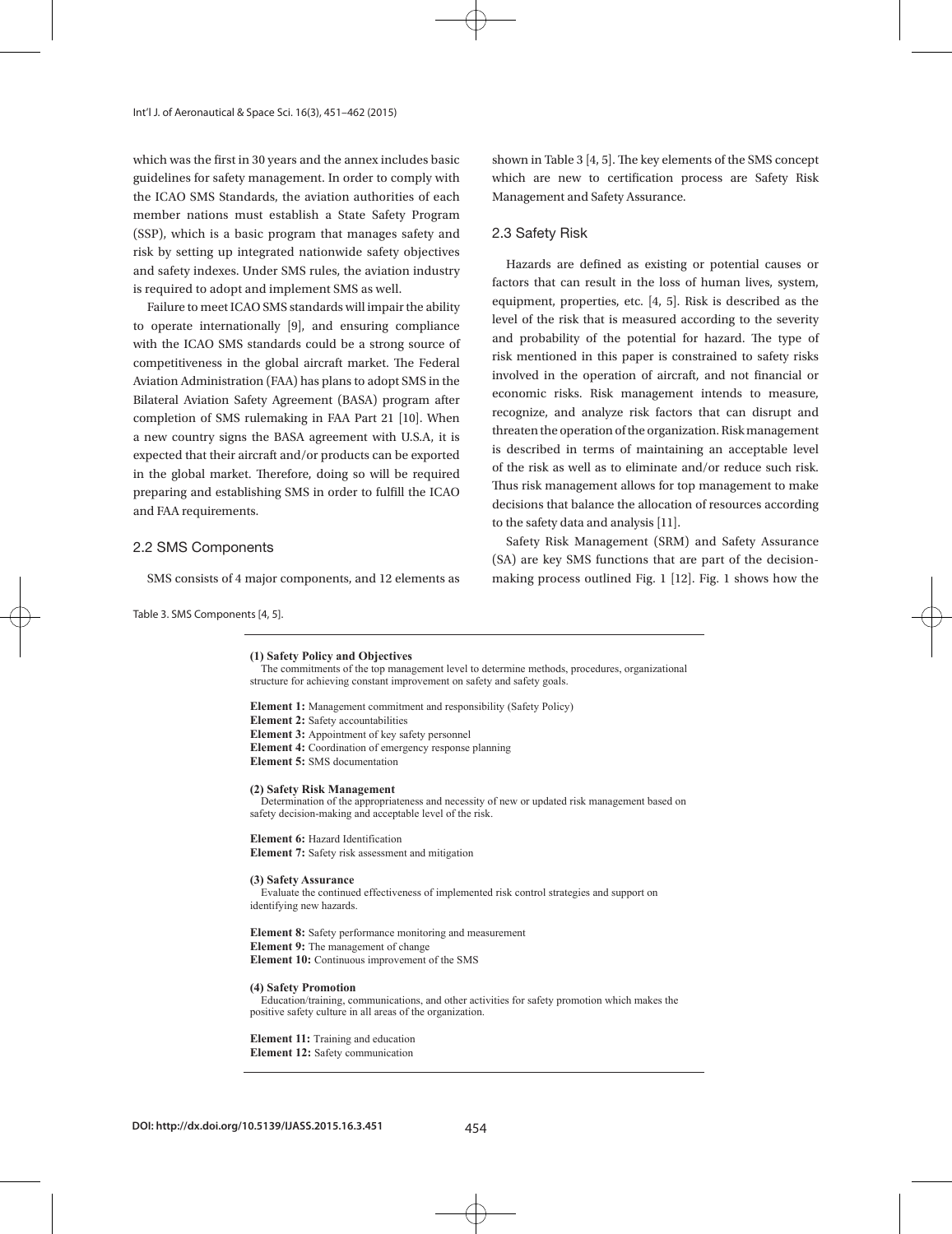SRM and the SA functions are related to one another. SRM is a process that can be used to initially identify hazards and to assess risk. This risk analysis process includes an analysis of potential consequences of operation with the identified presence of the hazards. Risk Controls have been developed to mitigate risk to an acceptable level, and it is thus determined to be acceptable to operate within these hazards.

After a system has been designed or redesigned using the SRM process, the new or revised system should be closely monitored with the continuous use of the SA process. The SA interacts with SRM to ensure that risk controls are practically in effect and that they continue to obtain their intended level of acceptable risk through continuous measurement and monitoring of the performance of the system.

As in SRM, safety data must be analyzed to engage in risk-based decision making. In the case of SA, several paths can be taken as a result of the decision-making process. If the data and analysis indicate that the system and its risk controls function are at the intended risk level, the results are satisfactory and management can now ensure the safe operation of the system. One of the most important functions of the SMS is to predict the vulnerable area where risk management is required through systematic analysis of safety information. SMS' function also includes ensuring safety through extensive proactive management under the effective SRM and SA. In the case where the risk controls have not achieved their intended objective, action should be taken to correct the problem. In the case where the system is being used as intended and the expected results are not produced, the design of the system should be reconsidered by tracing the path back to the SRM process [12] since doing so is an especially important role of the SA process.



Fig. 1. Safety Management Decision making Process [12].

# **3. Analysis**

As can be seen Table 4, a total of 19 MD-11 severe hard/ bounced and tail strike landings accidents/incidents were occurred between 1993 and 2013[13]. In this analysis, two analysis models can be used to identify the root causes and safety risks level with their investigation reports. The Human Factors Analysis and Classification System (HFACS) can be used for the root causal analysis, and the FAA Transport Airplane Risk Assessment Methodology (TARAM) can be used for risk assessment.

### 3.1 Accidents/incidents review

MD-11's center of gravity was designed to be located much further aft compared to other commercial aircraft to improve fuel efficiency. However, this has resulted in sensitivity in the control column. This type of design, which is referred to as "Relaxed Stability", is commonly applied to fighter jets and is the first attempt to commercial aircraft. This could result in excessive control during recovery due to the oscillation of aircraft during bouncing or a hard landing and can also serve as a factor that makes the situation more serious.

A total of 19 MD-11 have experienced severe hard/ bounced and tail strike landings since first time that the fleet was entered into service in 1990. The National Transportation Safety Board (NTSB) has determined that the MD-11's controls were more sensitive than those of other airplanes, especially at low speed and altitude [14]. In order to compensate for the smaller empennage, the Longitudinal Stability Augmentation System (LSAS) continuously trims the stabilizer under computerized controls [15].

In contrast to other commercial aircrafts, the MD-11 requires a unique landing technique to compensate for its tendency to pitch up. This requires for the pilot to first push the control yoke as soon as the aircraft touches down and extend the spoilers. Then the pilot is to pull the control yoke as soon as the auto brake is applied in order to softly lower the nose of the aircraft. In most of the cases, the unexpected hard touchdown had made other pilots to overcompensate the controls, resulting in tail strike. Pilots, who are aware of this, are also trained to know that a tail strike can easily follow a hard landing. They are also particularly aware of any pitch up on landing. Repeated botched landings can result in a hazardous bounce, wing fractures and sometimes even rolling on the runway, such as FedEx accidents occurred in Newark and Narita. Other examples include China Airlines accident occurred in Hong Kong, and Lufthansa Cargo accident occurred in Saudi Arabia.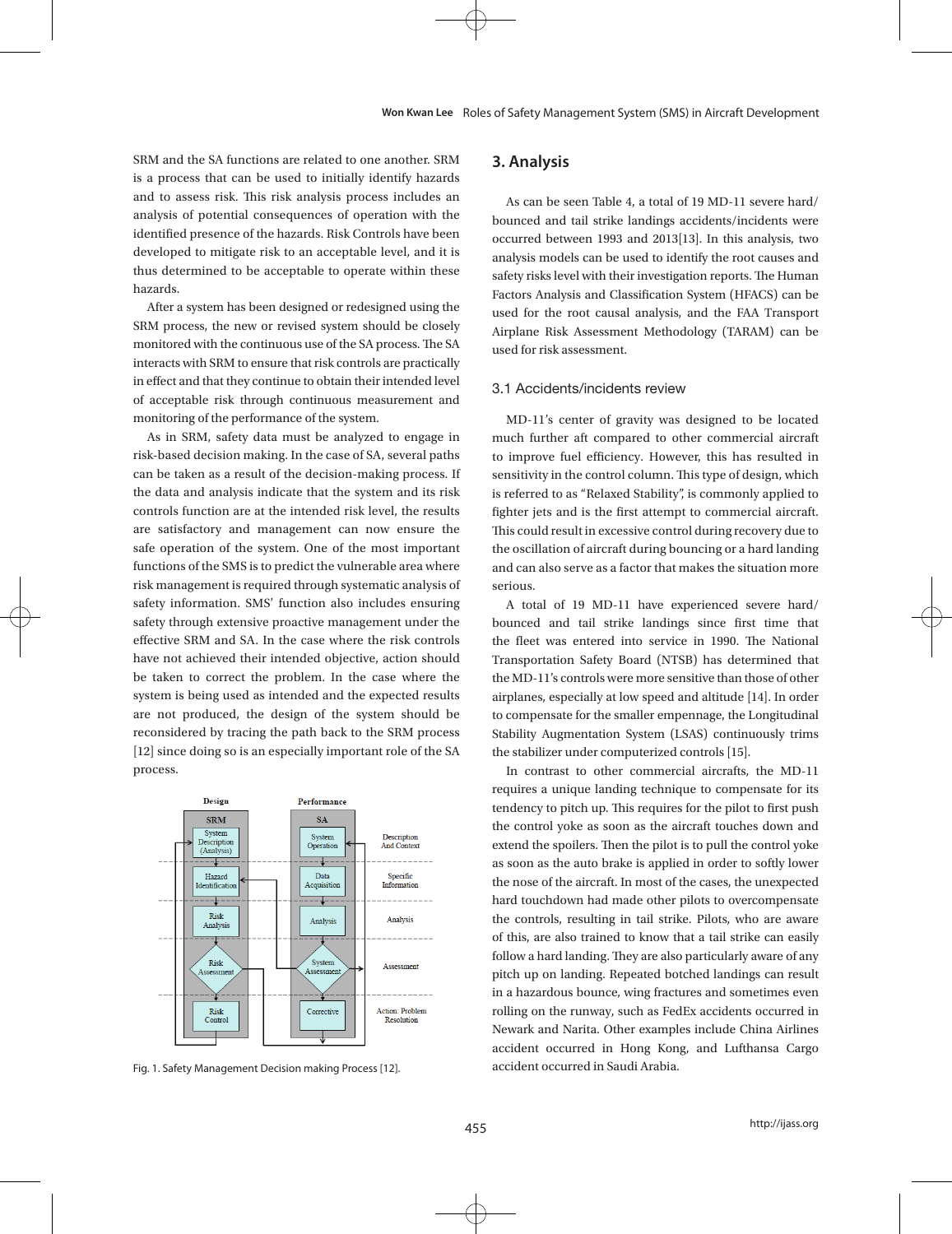### 3.2 Causal Factor Analysis using the HFACS Model

### 3.2.1 Overview of HFACS

As can be seen in Table 5 [16-17], HFACS was developed by Dr. Scott Shappell and Dr. Douglas Wiegmann based on Dr. James Reason's "Swiss Cheese" model, and it is used as a tool for causal factor classification and root causal analysis. The purpose of this tool is to break up a potential accident/incident chain by expanding the Unsafe Acts to Organizational Factor and to manage hazards more systemically.

The Australian Transport Safety Bureau analyzed 2,025 accident reports from 1993 to 2003 of airlines in their jurisdiction by using HFACS. The results of the analysis indicated that HFACS can be considered as a predictive tool for SMS. Fig. 2 shows the relationships between Unsafe Acts and higher levels of HFACS. This indicates that an analysis of the Unsafe Supervision of HFACS could predict the "Precondition for Unsafe Acts", as well as "Unsafe Acts" that cause accidents [18].

Recently, even International Air Transportation

| McDonnell Douglas MD-11 Severe Hard/Bounced and Tail strike Landings |             |                      |                            |
|----------------------------------------------------------------------|-------------|----------------------|----------------------------|
|                                                                      | Date        | Location             | Operator                   |
| 1                                                                    | 30 APR 1993 | Los Angeles          | Delta Airlines             |
| 2                                                                    | 19 AUG 1994 | Chicago              | Alitalia                   |
| 3                                                                    | 21 JUN 1997 | Honolulu             | Garuda                     |
| 4                                                                    | 31 JUL 1997 | Newark               | FedEx                      |
| 5                                                                    | 22 AUG 1999 | Hong Kong            | China Airline              |
| 6                                                                    | 22 MAY 2000 | Taipei               | Eva Air                    |
| 7                                                                    | 20 NOV 2001 | Taipei               | Eva Air                    |
| 8                                                                    | 7 JUN 2005  | Louisville, Kentucky | <b>UPS</b>                 |
| 9                                                                    | 23 MAR 2009 | Tokyo                | FedEx                      |
| 10                                                                   | 3 JUN 2009  | Urumqi               | China Cargo                |
| 11                                                                   | 9 JUN 2009  | Khartoum             | Saudi Arabian              |
| 12                                                                   | 13 SEP 2009 | <b>Mexico City</b>   | Lufthansa Cargo            |
| 13                                                                   | 20 OCT 2009 | Montevideo, Uruguay  | Centurion Air Cargo        |
| 14                                                                   | 28 NOV 2009 | Shanghai             | <b>Avient Aviation</b>     |
| 15                                                                   | 27 JUL 2010 | Riyadh, Saudi Arabia | Lufthansa Cargo            |
| 16                                                                   | 22 SEP 2010 | Kabul, Afghanistan   | World Airways              |
| 17                                                                   | 13 OCT 2012 | Sao Paolo, Brazil    | <b>Centurion Air Cargo</b> |
| 18                                                                   | 25 JAN 2013 | Denver               | FedEx                      |
| 19                                                                   | 24 NOV 2013 | Sao Paolo, Brazil    | Lufthansa Cargo            |

Table 4. List of accidents/incidents [13].



Fig. 2. Relationships between Unsafe Acts and higher levels of HFACS [17].

 **Decision Errrors**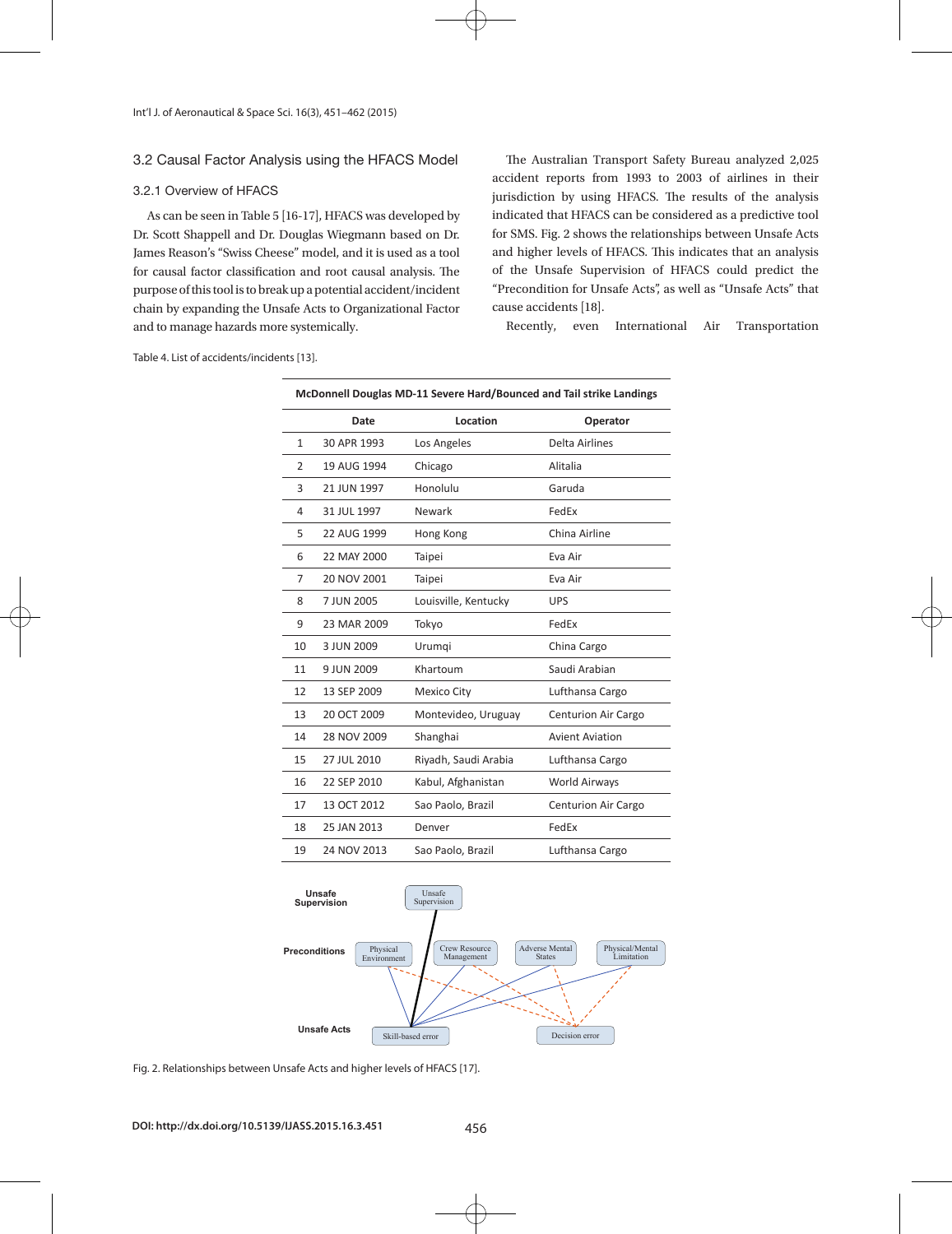Association (IATA) introduced the HFACS concept across all Global Audit Programs and has started using the HFCAS model as a fundamental categorization and causal factor analysis tool for Audit Findings. HFACS's High-level causes can be identified and analyzed to predict Unsafe Acts before an accident or incident occurs. In addition, HFACS can be considered to be a predictive tool for SMS. Table 5 [16-17] shows a brief description of the causal HFACS categories.

### 3.2.2 Results

We have evaluated 19 cases of severe hard/bounced and tail strike landings of MD-11 aircrafts in this study. From

Table 5. Description of HFACS causal categories [16-17].

these 19 accident/incidents, a total of 101 causal factors were identified and used for analysis. As can be seen on Table 6, causal factors are involved throughout 4 HFACS levels. Within the category of Unsafe Acts of Operators, the most frequently cited form of error was Decision Errors. With regard to the Preconditions for Unsafe Acts, the majority of causal factors have involved the Physical Environment and Technical Environment. In the level of Unsafe Supervision, Inadequate Supervision and Failed to correct known Problem were identified. Typically, fewer causal factors were identified at the Organizational Influence levels. However, at this time, the number of the Organizational Process and

| ORGANIZATIONAL INFLUENCES                                                                                                                                                                                                                                                                                                                                 |
|-----------------------------------------------------------------------------------------------------------------------------------------------------------------------------------------------------------------------------------------------------------------------------------------------------------------------------------------------------------|
| <b>Organizational Climate (OC):</b> Prevailing atmosphere/vision within the organization including such things as<br>policies, command structure, and culture.                                                                                                                                                                                            |
| <b>Operational Process (OP)</b> : Formal process by which the vision of an organization is carried out including<br>operations, procedures, and oversight among others.                                                                                                                                                                                   |
| Resource Management (OM): This category describes how human, monetary, and equipment resources necessary                                                                                                                                                                                                                                                  |
| to carry out the vision are managed.                                                                                                                                                                                                                                                                                                                      |
| <b>UNSAFE SUPERVISION</b><br>Inadequate Supervision (SI): Oversight and management of personnel and resources including training,                                                                                                                                                                                                                         |
| professional guidance, and operational leadership among other aspects.                                                                                                                                                                                                                                                                                    |
| Planned Inappropriate Operations (SP): Management and assignment of work including aspects of risk<br>management, crew pairing, operational tempo, etc.                                                                                                                                                                                                   |
| Failed to Correct Known Problems (SF): Those instances when deficiencies among individuals, equipment,                                                                                                                                                                                                                                                    |
| training, or other related safety areas are "known" to the supervisor, yet are allowed to continue uncorrected.                                                                                                                                                                                                                                           |
| Supervisory Violations (SV): The willful disregard for existing rules, regulations, instructions, or standard                                                                                                                                                                                                                                             |
| operating procedures by management during the course of their duties.                                                                                                                                                                                                                                                                                     |
| PRECONDITIONS FOR UNSAFE ACTS                                                                                                                                                                                                                                                                                                                             |
| <b>Environmental Factors</b>                                                                                                                                                                                                                                                                                                                              |
| <b>Technological Environment (PET)</b> : This category encompasses a variety of issues including the design of                                                                                                                                                                                                                                            |
| equipment and controls, display/interface characteristics, checklist layouts, task factors and automation.                                                                                                                                                                                                                                                |
| Physical Environment (PEP): The category includes both the operational setting (e.g., weather, altitude,                                                                                                                                                                                                                                                  |
| terrain) and the ambient environment, such as heat, vibration, lighting, toxins, etc.                                                                                                                                                                                                                                                                     |
| <b>Condition of the Operator</b>                                                                                                                                                                                                                                                                                                                          |
| Adverse Mental States (PCM): Acute psychological and/or mental conditions that negatively affect                                                                                                                                                                                                                                                          |
| performance such as mental fatigue, pernicious attitudes, and misplaced motivation.                                                                                                                                                                                                                                                                       |
| Adverse Physiological States (PCP): Acute medical and/or physiological conditions that preclude safe                                                                                                                                                                                                                                                      |
| operations such as illness, intoxication, and the myriad of pharmacological and medical abnormalities<br>known to affect performance.                                                                                                                                                                                                                     |
| Physical/Mental Limitations (PCL): Permanent physical/mental disabilities that may adversely impact                                                                                                                                                                                                                                                       |
| performance such as poor vision, lack of physical strength, mental aptitude, general knowledge, and a                                                                                                                                                                                                                                                     |
| variety of other chronic mental illnesses.                                                                                                                                                                                                                                                                                                                |
| <b>Personnel Factors</b>                                                                                                                                                                                                                                                                                                                                  |
| <b>Communication, Coordination, &amp; Planning (PPC)</b> : Includes a variety of communication, coordination, and<br>teamwork issues that impact performance.                                                                                                                                                                                             |
| Fitness for Duty (PPR): Off-duty activities required to perform optimally on the job such as adhering to crew                                                                                                                                                                                                                                             |
| rest requirements, alcohol restrictions, and other off-duty mandates.                                                                                                                                                                                                                                                                                     |
| <b>UNSAFE ACTS</b>                                                                                                                                                                                                                                                                                                                                        |
| Errors                                                                                                                                                                                                                                                                                                                                                    |
| Decision Errors (AED): These "thinking" errors represent conscious, goal-intended behavior that proceeds as<br>designed, yet the plan proves inadequate or inappropriate for the situation. These errors typically manifest<br>as poorly executed procedures, improper choices, or simply the misinterpretation and/or misuse of relevant<br>information. |
| Skill-based Errors (AES): Highly practiced behavior that occurs with little or no conscious thought. These                                                                                                                                                                                                                                                |
| "doing" errors frequently appear as breakdown in visual scan patterns, inadvertent activation/deactivation                                                                                                                                                                                                                                                |
| of switches, forgotten intentions, and omitted items in checklists often appear. Even the manner or<br>technique with which one performs a task is included.                                                                                                                                                                                              |
| <b>Perceptual Errors (AEP):</b> These errors arise when sensory input is degraded as is often the case when flying                                                                                                                                                                                                                                        |
| at night, in poor weather, or in otherwise visually impoverished environments. Faced with acting on<br>imperfect or incomplete information, aircrew run the risk of misjudging distances, altitude, and decent                                                                                                                                            |
| rates, as well as responding incorrectly to a variety of visual/vestibular illusions.                                                                                                                                                                                                                                                                     |
| Violations (V)                                                                                                                                                                                                                                                                                                                                            |
| Routine Violations (AVR): Often referred to as "bending the rules" this type of violation tends to be habitual<br>by nature and is often enabled by a system of supervision and management that tolerates such departures<br>from the rules.                                                                                                              |
| Exceptional Violations (AVE): Isolated departures from authority, neither typical of the individual nor                                                                                                                                                                                                                                                   |
| condoned by management.                                                                                                                                                                                                                                                                                                                                   |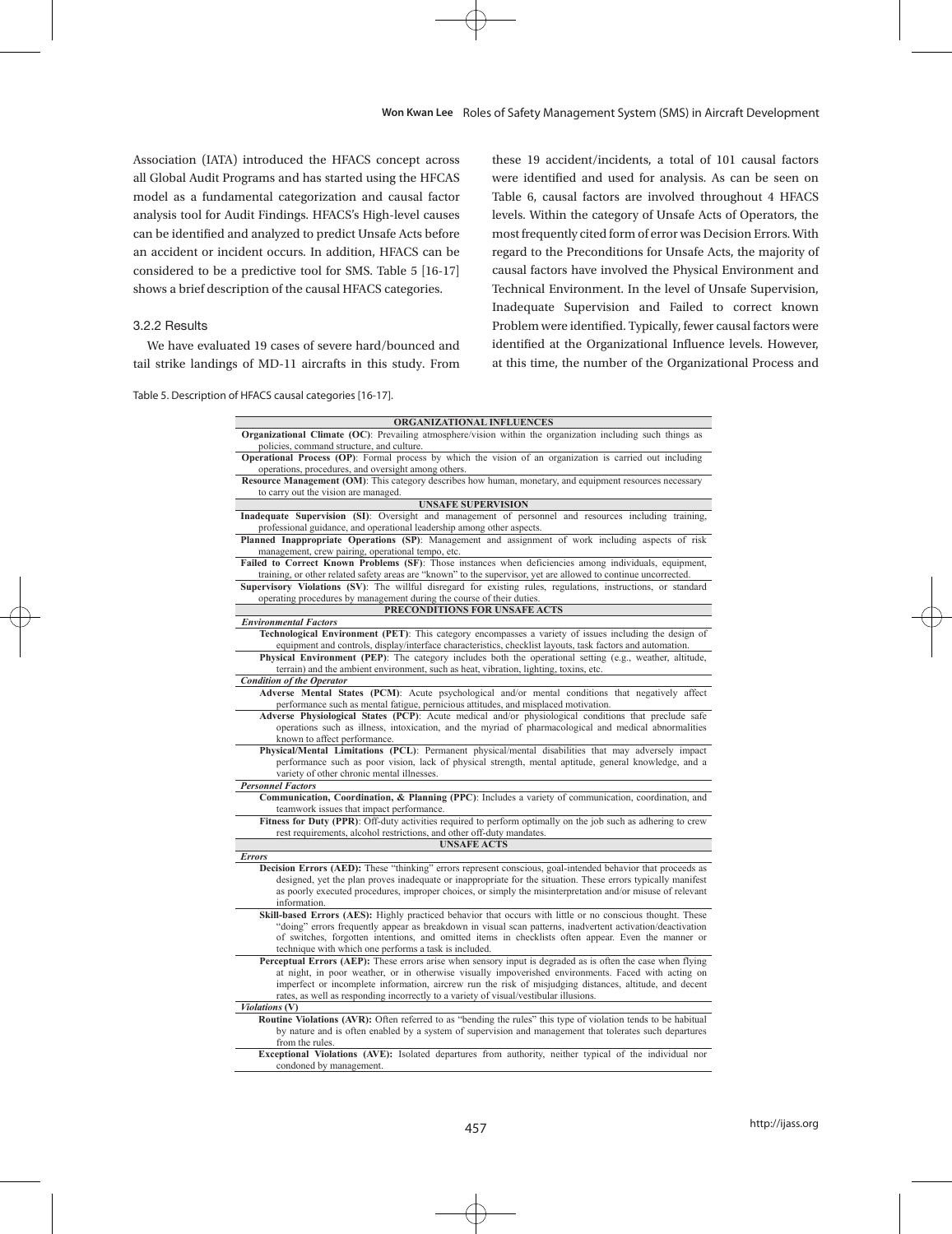Oversight identified is similar to the number of Unsafe Supervision and Preconditions for Unsafe Acts. It means organizational levels of corrective actions are needed in order to fundamentally improve.

As can be seen in Fig. 3, there were no significant changes on Decision Errors from 1993 to 2013. The lines were essentially flat on the graph, showing that any interventions aimed at reducing specific types of human error prior to, or during this time period did not appear to have any long term influences. Despite the attempts, errors still do exist today.

Decision Error is the most common type of error associated with aircraft operations. It assumes that each individual has the knowledge of the procedure. However, an operator may perform a task incorrectly simply because they do not know the correct procedure either due to lack of training or the inability to retain information. Regardless, these types of errors suggest that specific training or new cockpit system aids, and cues are necessary to assist MD-11 pilots to make better decision and improve pilot reactions.

24 factors were observed in the level of Precondition of Unsafe Acts (Physical/Mental Limitation, Communication and Coordination, Physical Environment, Technological Environment). Among these, Technological Environment was the most frequently identified precondition. MD-11's

Table 6. MD-11 Frequency of cases associated with causal code categories. Table 6. MD-11 Frequency of cases associated with causal code categories.

| <b>HFACS</b> category                         | n              |
|-----------------------------------------------|----------------|
| <b>Organizational Influence</b>               | 20             |
| Resource Management                           |                |
| <b>Budget Resource</b>                        | 1              |
| Organizational Process                        |                |
| Procedure                                     | 8              |
| Oversight                                     | 11             |
| <b>Unsafe Supervision</b>                     | 21             |
| Inadequate Supervision                        |                |
| Inadequate Supervision of Training            | 10             |
| Inadequate Supervision of Guidance/ Oversight | 1              |
| Failed to correct known Problem               |                |
| Failed to correct known risky problems        | 10             |
| <b>Preconditions for Unsafe Acts</b>          | 24             |
| Condition of Operator                         |                |
| Physical/Mental Limitation                    | 4              |
| <b>Personnel Factors</b>                      |                |
| Communication and Coordination                | 3              |
| <b>Environmental Factors</b>                  |                |
| Physical Environment                          | $\overline{2}$ |
| Technological Environment                     | 15             |
| <b>Unsafe Acts</b>                            | 36             |
| Decision Error                                | 35             |
|                                               |                |



Fig. 3. Decision Errors from 1993 to 2013.

**DOI: http://dx.doi.org/10.5139/IJASS.2015.16.3.451** 458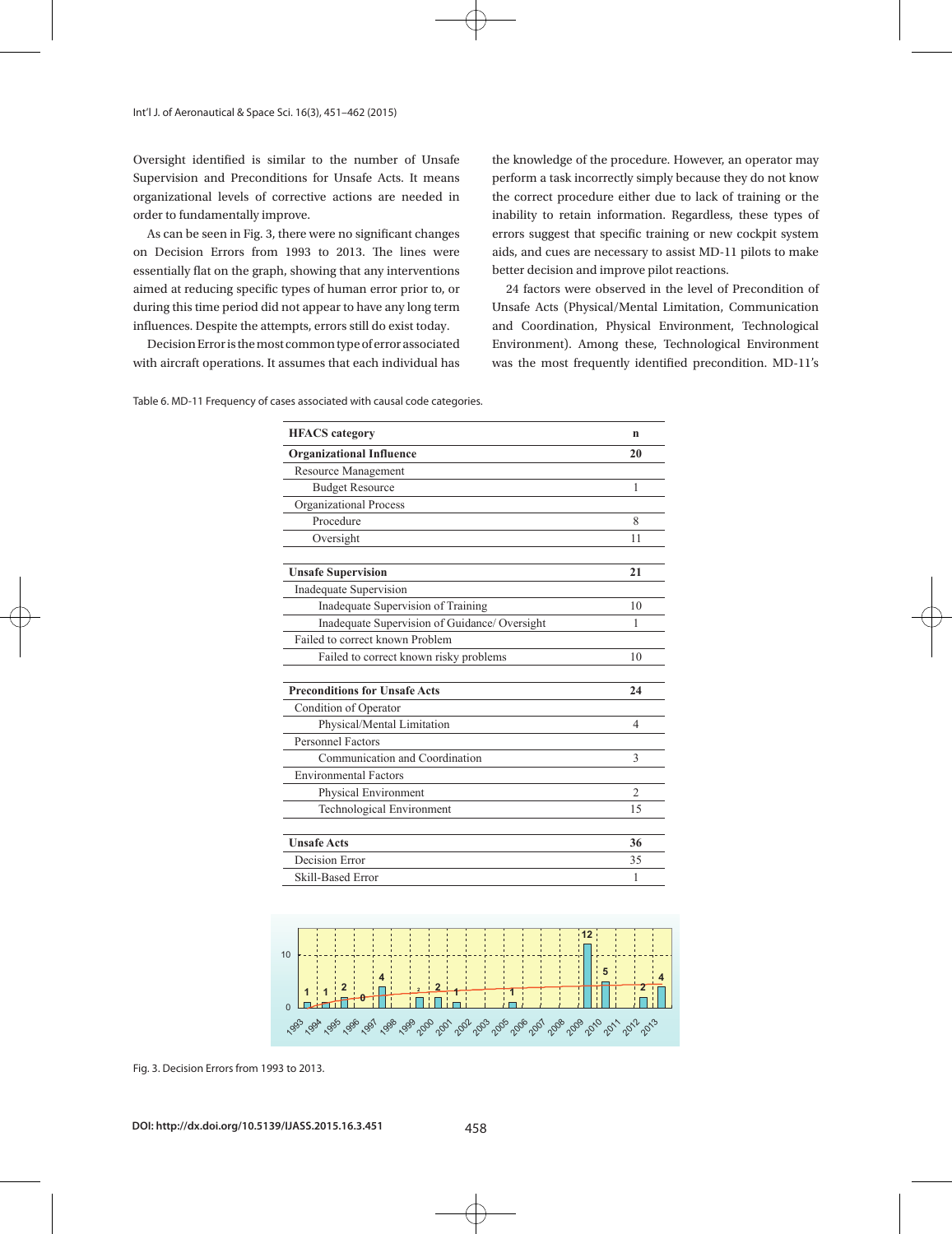characteristics include light control force and its tendency to have a nose up landing. It was expected that this unique design have influenced multiple severe hard/bounced and tail strike landings.

21 factors of unsafe supervision were identified in the analyzed cases. The majority of causal factors at this level fell into the "Failed to correct known risky problems" and "Inadequate design of training program."

20 factors of organizational influence were identified and 19 of those fell into the "Inadequate training/procedures/ guidance" and "Inadequate training oversight." Three years after the Newark accident which had occurred in 1997, FAA has issued Advisory Circular 120-71, "Standard Operating Procedures for Flight Deck Crew Members" and Bulletins to discuss stabilized approaches and reduction of accidents during approach and landing. However, these were generic guidelines, and not sufficient or effective for MD-11's particular safety problems.

### 3.3 Risk Assessment used by the FAA TARAM

#### 3.3.1 Overview of TARAM

TARAM was developed for FAA aerospace safety engineers to calculate the specific levels of risk associated with identifiable design flaws in transport airplanes. Detailed instructions and guidance are given in terms of using the risk analysis calculations when making safety decisions. According to TARAM [19], risk associated with a single continued operational safety issue should not result in individual risk above 10-7/hr. The level of individual risk may require urgent action, and it was concluded that urgent action is required halfway between the 10-5/hr and 10-7/hr safety level [19].

The following are the risk assessment equations that are described in the FAA TARAM handbook [19].

Fleet exposure:  $U \times T \times \Sigma$  (1)

Predicted number of Occurrences: 
$$
U \times T \times \Sigma \times F
$$
 (2)

where U is the utilization, the average flight hours, T is the time, and  $\Sigma$  is the Number of Airplanes.

$$
S\text{everity: } S = IR \tag{3}
$$

where IR is the injury ratio that indicates the average single-event probability that those exposed to a particularly dangerous event will suffer a fatal injury.

Fleet Risk:  $R = (U \times T \times \Sigma \times F) \times CP \times S$  (4)

$$
Individual risk: R = F x CP x S
$$
\n
$$
(5)
$$

where CP is the probability that the particular condition under study will result in a dangerous event with a known severity.  $T$  is defined as the occurrence ( $\Gamma$ ) is defined as the expected rate at which the condition that is defined as the condition that is defined as the condition that is defined as the condition that is defined as the cond

The frequency of the occurrence (F) is defined as the expected rate at which the condition that is under study will  $\rm\,o}$  ccur within the affected fleet. These can be calculated as the number of occurrences divided by total fleet flight hours.

# 3.3.2 Results 3.3.2 Results

"Individual Risk" is defined as the probability of a fatal injury per flight hour, and the "Fleet Risk" is defined as a constant failure rate in the FAA TARAM handbook [19]. According to TARAM, cases where sufficient practical data is not available involve the accepted engineering practices of determining the "best estimate" of the actual quantitative values needed to determine risk.

The calculation of F for the individual risk and fleet risk for MD-11 severe hard/bounced and tail strike landings is as<br>. follows.  $\lceil \text{follows} \rceil$ 

 $F = 19/2,490,000$  hrs.  $\approx 7.6 \times 10^{-6}$ /hr.  $\cdot 10^{-6}/hr$ 

occurrences took place for the MD-11 severe hard/bounced and tail strike landings. where  $2{,}490{,}000$  represent total fleet flight hours and  $19$ 

 $CP = 0.333$ 

 $IR = 0.5$  $IR = 0.5$ 

Individual Risk =  $(6 \times 10^{-6}/\text{hr.}) \times 0.333 \times 0.5$ 

, where  $0.333$  (CP) and  $0.5$  (IR) was estimated.

Individual Risk  $\approx$  4 x 10<sup>-7</sup>/hr.

Fleet Risk =  $(1,300,000^* \times 6 \times 10^{-6}/\text{hr.}) \times 0.333 \times 0.5 \approx 1.3$ 

 $*$ To determine the fleet exposure, instead of using Equation (1), the estimated flight hours were compared to with the operating time periods. the actual fleet flight hours of aircraft of a similar size and

The TARAM guideline for normally accepted individual individual risk values was 4 x  $10^{-7}$ /hr for MD-11 and it was where an acceptable level. The Tribular from MD-11 were 1.3, which is greater. risk values is below  $1 \times 10^{-7}/\text{hr}$ . The actual outcome of the above an acceptable level. The TARAM guidelines for the normally accepted fleet risk are below 0.02. The actual levels

#### The TARAM guidelines for the normally accepted fleet risk are below 0.02. The actual levels from **4. Discussion**  \*To determine the fleet exposure, instead of using Equation (1), the estimated flight hours were

# 4.1 MD-11 Safety Records<br>
and with the operations of all the operations of all the operations of all the operations of and with the operations of all the operations of and with the operations of all the operations of all t

since the first delivery on November 1990. In the case of the period as the MD-11, the accumulated number of orders is 1174 as of March 2015. The production of MD-11 came to a it was no longer desired for the passenger plane market, many A330, which was first delivered in 1993 during a similar time halt in 2000 due to the failure to receive further orders. Since 200 MD-11s have been manufactured over the last ten years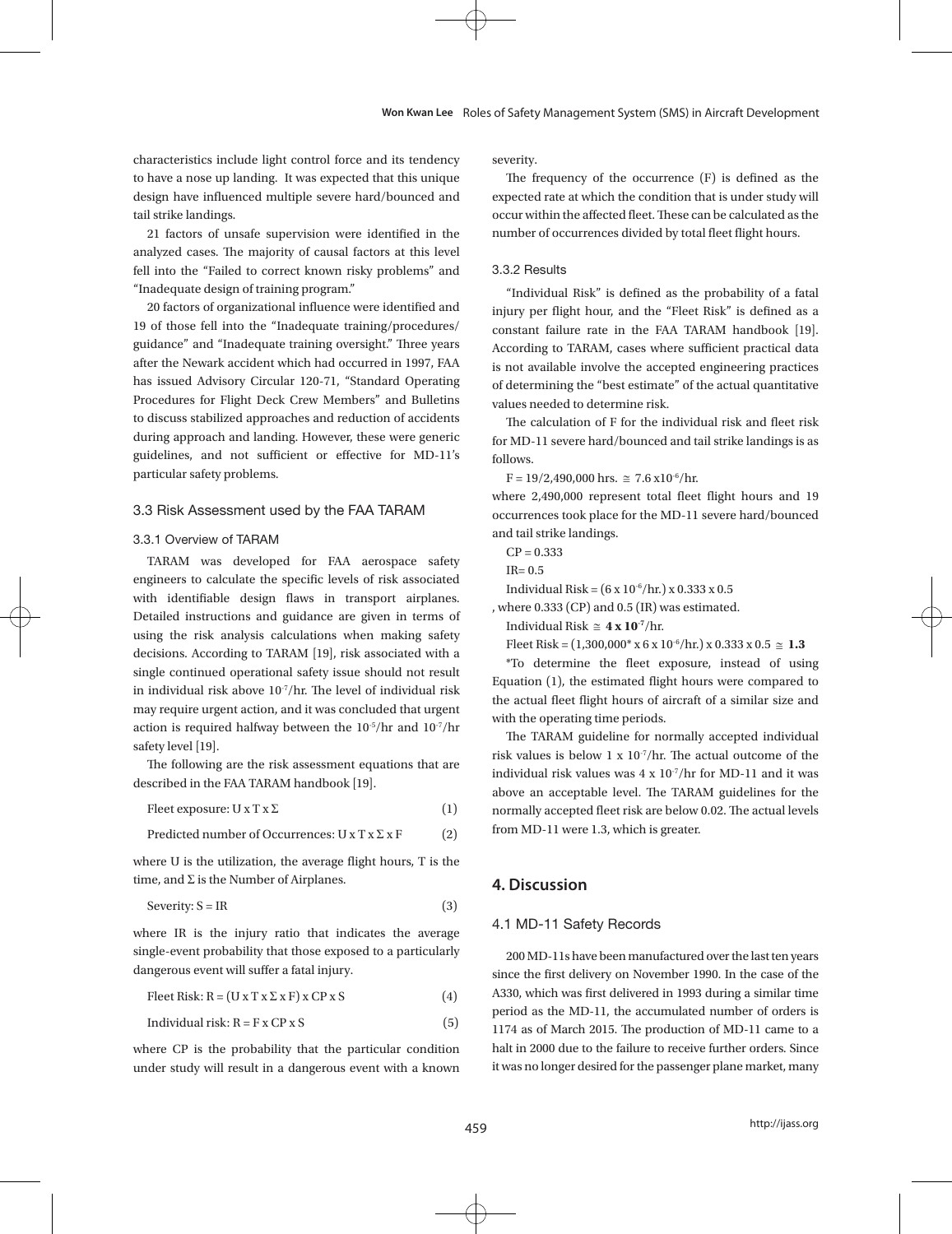air carriers converted their MD-11s to cargo aircrafts.

The MD-11 suffered 19 severe hard/bounced and tail strike landings accidents between 1993 and 2013, which is the highest rate of such dangerous touchdowns based on the number of flights among Western-built jet models. Normally, each new generation of airliner crashes less frequently than past models. In terms of aircraft losses per million departures, the MD-11 has been lost 10 times more than the Boeing 747-400, which was introduced in 1989 with similar technology. The MD-11 has also been lost 15 times more than older 757 and 767 models [20].

#### 4.2 Safety Risk Management

HFACS is one of the useful SMS tools to identify and mitigate the true causes of hazards, incidents and accidents. We have verified that the root causes of MD-11 accidents/ incidents could be classified into HFACS's higher level, which refer to the management of the design and certification process. According to research in Austria [18] , accidents/ incidents could be predicted and prevented if HFACS's higher level, such as Unsafe Supervision and Organizational Influence, were closely monitored, identified, and effectively managed.

Through an analysis using the FAA TARAM model, we have examined that the risk level of the severe hard/ bounced and tail strike landings of MD-11 aircrafts is still at the unacceptable level. This indicated exactly how important it is to manage safety risk from the beginning of the aircraft design process, and to systematically link this safety risk after the aircraft is entered into service, since this can have a significant influence on the safe operation and life cycle of the aircraft. QMS and reliability program were not enough for managing safety risk throughout aircraft life cycle. SMS is an effective tool to identify, assess, and mitigate safety risks more systemically, by using proactive and predictive methods of safety risk management rather than reactive.

It is difficult to understand that certain organizational decisions could impact the safety of a product. Even though FAA's corrective actions in 2000, MD-11 crews continue to have difficulty in judging the appropriate operations to avoid or recover from the hard landings, and 13 more accident/ incidents were occurred after that. It's because the FAA's generic guidance for MD-11's particular safety problem was not sufficient or effective. Through the analysis of Decision Errors by HFACS, it was verified that any interventions aimed at reducing unsafe acts prior to, or during this time period did not appear to have any long term impact. The MD-11 aircrafts are still suffering severe hard/bounced and tail strike landings to date. After the system has been designed or redesigned using the risk assessment process, the new or revised system, procedure, or any other should be closely monitored by continuously using the SA process. The SA interacts with SRM to ensure that risk controls are practically in effect and that they continue to obtain their intended level of acceptable risk through continuous measurement and monitoring of the system performance. With effective SRM and SA, potential risk of MD-11 aircrafts' severe hard/bounced and tail strike landings could be managed and prevented.

The landing environment brings many challenges for the pilot. Pilots make control inputs based on their perceptions and experiences. When approaching for landing, the pilot must align the aircraft with the runway, and then manage the descent rate to perform a smooth touchdown. This also must occur within the appropriate touchdown zone, which will enable the aircraft to safely stop with enough runway remaining. Once main landing gears make contact to the ground, the pilot will lower the nose of the aircraft to the ground, and apply reverse thrust and brakes to stop the aircraft. This is extremely dynamic environment, which requires a repetitive cycle of perception, action, and feedback from the environment with immediate corrections to any unexpected situations. Pilots, like all other human, cannot be expected to deal with a problem they do not know about beforehand. Pilot maybe placed into a position where their perceptions do not match the actual aircraft dynamics and operational environments. According to HFACS's analysis, Technological Environment was the most frequently identified precondition for MD-11's Unsafe Acts. MD-11's characteristics of the new design were added on extremely dynamic landing environment, and significantly influenced pilot's unsafe acts. The area involving safety problem has broad meaning than that of reliability problem. For system safety prospective, under the unexpected conditions, more complicated outcomes were occurred based on organizational and human factor that interacts with those systems. It was required to consider not only reliability of component but also system design, dynamic operational environment, human factor, and organizational factors. MD-11's potential risk for severe hard/bounced and tail strike landings could be controlled and/or mitigated if it was systemically handled based on these factors; aircraft's landing characteristics, actual landing environment, pilot's perception and reactions in the organizational and human factors prospective.

### **5. Conclusion**

In cases where aircraft accidents and incidents are exposed to public, the cost is tremendously high. As we have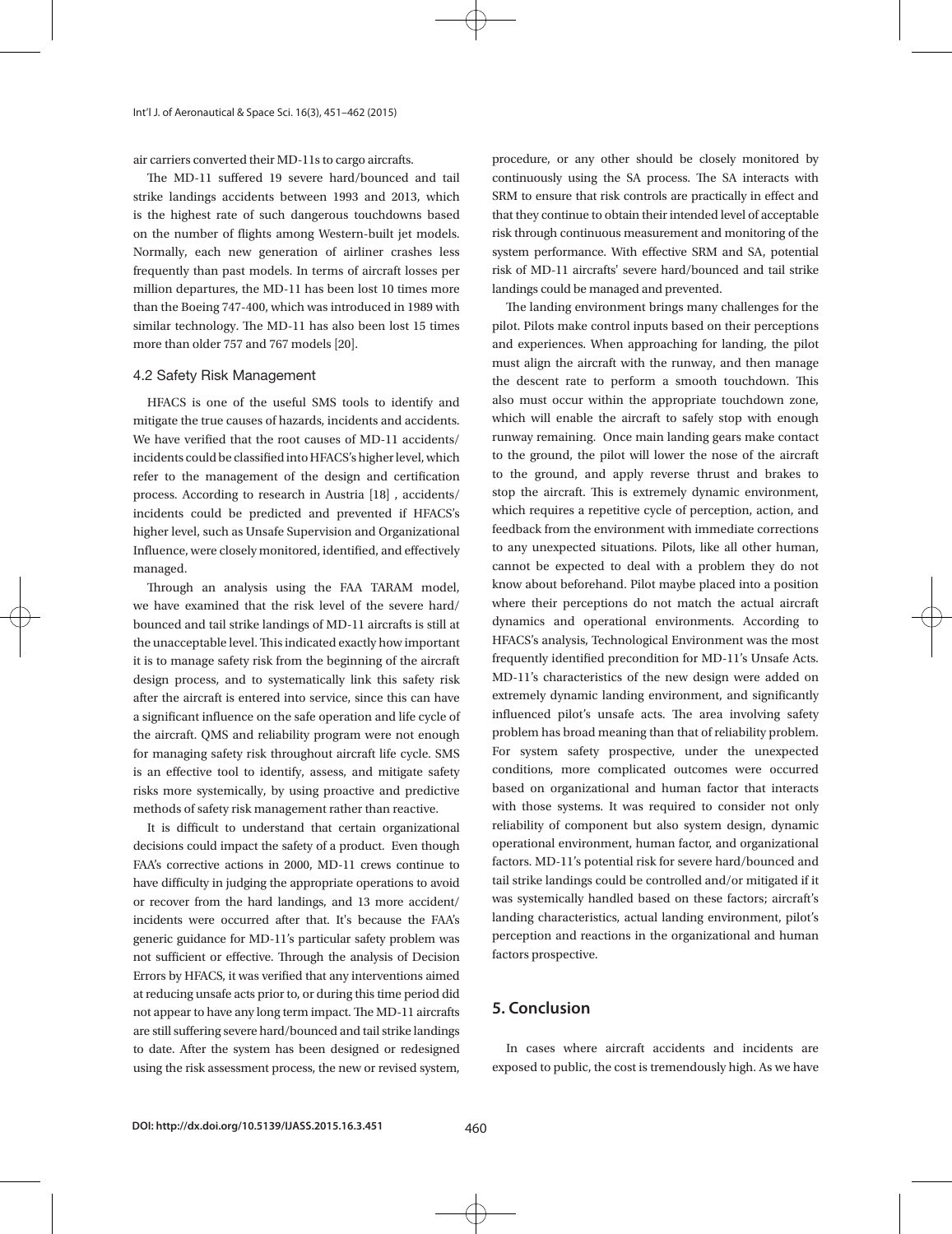#### **Won Kwan Lee** Roles of Safety Management System (SMS) in Aircraft Development

seen through the case study of MD-11, successful aircraft development in the global market depends on identifying safety risks and mitigating these risks through systematic management of safety. By adopting and implementing SMS required by ICAO in aircraft manufacturing industry will improve managing safety risk and operational safety. SMS is a very effective solution to safety risk management for the currently complex aviation industry that is continuously introducing new technologies [9, 21-22].

Most of the aircraft manufacturing industries already had QMS and reliability program as part of their aircraft certification process. Identification of hazards associated with organizational factors, including human performance within an organization, is a paradigm shift to systemic safety management. SMS is intended to identify safety hazards and evaluate related risks, and effective risk management. In contrast, QMS is concentrated on compliance in regulations, requirements for satisfying customers' expectations, and requirements. The area involving safety problem has broader meaning than that of the reliability problem. From a system safety prospective, it is necessary to consider not only reliability of component, but also system design, dynamic operational environment, human factors, and organizational factors.

This paper conducted a root cause analysis and risk assessment for MD-11 aircrafts' severe hard/bounced and tail strike landings, in order to verify the important of managing safety risk from the beginning of the aircraft development stage. We have found that the risk of the MD-11 is still at the unacceptable level. Therefore, after an aircraft has been entered into service, it is important to establish a link within the system for the risk to be continually monitored, assessed, mitigated, and controlled in actual operating environment. This safety feature of an aircraft can be a strong source of competitiveness in the global aircraft market. Ultimately, these activities reduce the costs due to direct/indirect correction and/or redesign due to system failures.

This paper suggest that SMS cannot be built overnight, thus SMS should be adopted by the aircraft manufacturing industry in order to obtain the actual safety value and prevent aircraft accidents.

In addition to the aircraft manufacturing industry, SMS can also be adopted in a wide range of other areas, such as private aerospace, unmanned aircraft, small helicopter, in order to effectively manage safety risk and prevent accidents.

## **References**

[1] United States General Accounting Office, *Aviation* 

*Safety: Improved Data Quality and Analysis Capabilities Are Needed as FAA Plans a Risk-Based Approach to Safety Oversight*, GAO-10-414. Washington, D.C, May 2010.

[2] Reason, J., *Managing the Risks of Organizational Accidents*, Ashgate Publishing Company, Aldershot, UK, 1997.

[3] Stolzer, A., *QMS (AS9100) and SMS: GAP Comparison*, Embry-Riddle Aeronautical University, 2011

[4] International Civil Aviation Organization, *Annex 19 Safety Management*, First Edition, July 2013.

[5] International Civil Aviation Organization, *Safety Management Manual*, SMM Doc. 9859, Third Edition, 2013.

[6] National Transportation Safety Board: *Aircraft Incident Report, Auxiliary Power Unit Battery Fire, Japan Airlines Boeing 787-8, JA829J, Boston, Massachusetts (January 7, 2013)*, NTSB/AIR-14/01. Washington, D.C, 2014.

[7] Kinnersley, S. and Roelen, A., "The contribution of design to accidents", *Safety Science*, Vol. 45, 2007, pp. 31-36.

[8] Younossi, A., "FAA - Safety Management Systems", *Proceedings of the 2010 ICAO High level Safety Conference*, Mar 29, 2010.

[9] Federal Aviation Administration, *Safety Management System (SMS) Aviation Rulemaking Committee (ARC) SMS ARC Recommendations Final Report*, March 31, 2010.

[10] United States General Accounting Office, *Aviation Safety: Additional Oversight Planning by FAA Could Enhance Safety Risk Management*, GAO-14-516, Washington, D.C, Jun 2014.

[11] Safety Management International Collaboration Group (SM ICG), *The Senior Manager's Role in Safety Management System*, May 2012.

[12] Federal Aviation Administration, *Advisory Circular Safety Management Systems Aviation Service Providers*, AC No. 120-92B, January 8, 2015.

[13] Nation Transportation Safety Board, Investigations [website]. Available at http://www.ntsb.gov/investigations/ Pages/default.aspx.

[14] Nation Transportation Safety Board, *Aircraft Accident Report: Inadvertent In-Flight Slat Deployment China Eastern Airlines Flight 583*, Washington, D.C, Oct 27, 1993.

[15] Nation Transportation Safety Board, "*Aircraft Accident Report: Crash during Landing Federal Express, INC. McDonnell Douglas MD-11, Newark International Airport, Newark, New Jersery (July 31, 1997)*", NTSB/AIR-00/02. Washington, DC, 2000.

[16] Shappell, S. and & Wiegmann, D., "Applying Reason: The Human Factors Analysis and Classification System (HFACS)", *Human Factors and Aerospace Safety*, Vol. 1, 2007, pp. 59–86.

[17] Wiegmann, D. and Shappell, S.A., *A Human Error*